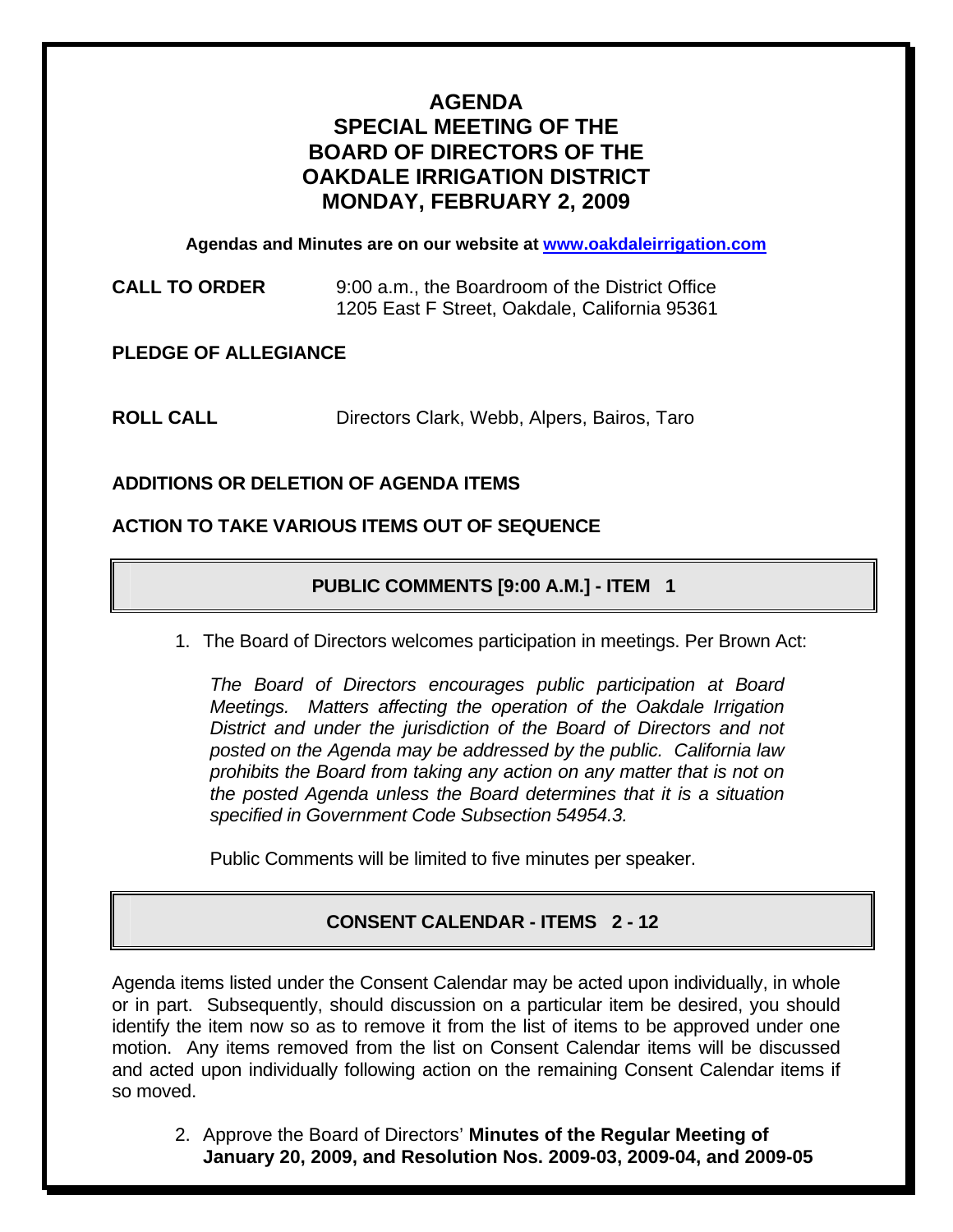- 3. Approve **Oakdale Irrigation District Statement of Obligations**
- 4. Approve **Assignment of Capital Work Order Numbers**
- 5. Approve the **Monthly Treasurer and Chief Financial Officer's Report for the month ending December 31, 2008**
- 6. Approve **Amendment to 2009 Budget for Purchase of Ergonomic Work Lifting and Positioning Tables for Welding and Automotive Shops**
- 7. Approve **Reduction to Invoice for Albers I and II Flooding Incident on November 4, 2008 (APN: 014-009-010 - Jerry Bray)**
- 8. Approve **General Service Agreements for Various Vendors and/or Contractors**
- 9. Approve **Professional Service Agreements for Various Vendors and/or Contractors (Cogdill and Giomi and Holdrege and Kull)**
- 10. Approve **Change Order No. 2 to 2008-CA-012 Al Waggoner Construction for Improvement District No. 52 Water Distribution System Replacement Project**
- 11. Approve **Notice of Completion for the Improvement District No. 52 Water Distribution System Replacement Project (2008-CA-012)**
- 12. Approve **Encroachment Agreement on the Langworth Pipeline (APN: 062-007-023 – Vieira)**

#### **ACTION CALENDAR - ITEMS 13 – 17**

- 13. Review and take possible action to **Proceed with Tax Exempt Bonding on Four (4) Infrastructure Projects**
- 14. Review and take possible action to **Approve a Resolution of the Oakdale Irrigation District Approving an Installment Purchase Contract, a Trust Agreement, a Certificate Purchase Agreement, a Continuing Disclosure Agreement and an Official Statement; Making Certain Determinations Relating Thereto; and Authorizing Certain Other Actions in Connection Therewith**
- 15. Review and take possible action to **Authorize a Budget Amendment for the Emergency Replacement of a Portion of the Brady Pipeline and Brady Extension Pipeline and to Authorize the GM to Execute any and all Contracts for the Project (APN: 062-004-029 – John P. Brichetto)**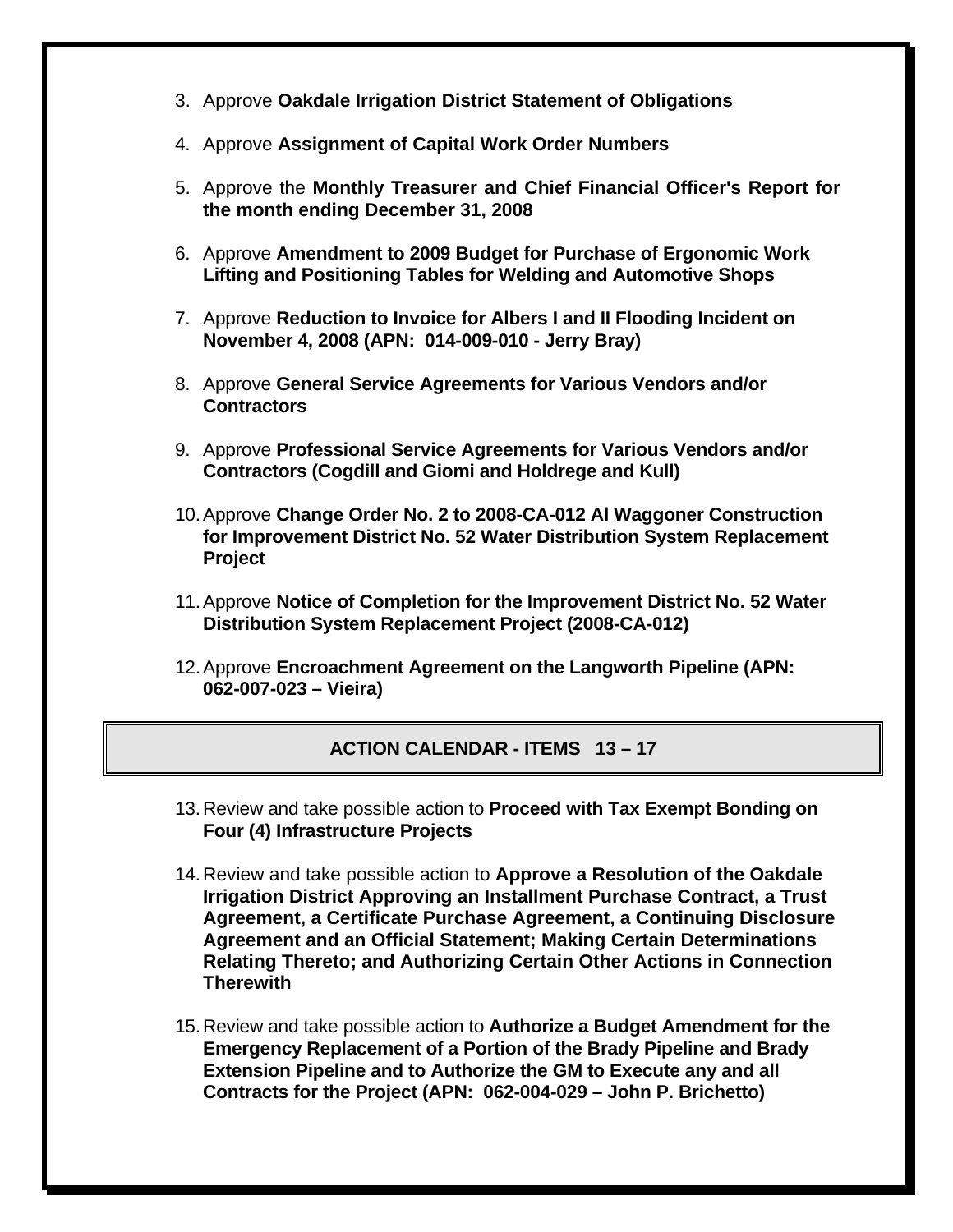- 16. Review and take possible action to **Share Fifty Percent in the Recruitment Costs to Replace the Retiring General Manager at Tri-Dam with South San Joaquin Irrigation District.**
- 17. Review and take possible action on **Step 4 Disciplinary Action against OID Employee Ed Perez**

# **COMMUNICATIONS - ITEM 18**

### 18.**Oral Reports and Comments**

- A. **General Manager's Report on Status of OID Activities**
- B. **Committee Reports**

Finance Committee Meeting, January 23, 2009

¾ Potential Tax Exempt Bond Issuance

Water/Engineering Committee Meeting, January 27, 2009

- $\triangleright$  Kistler Land Reclassification
- $\triangleright$  Loren Reid Land Reclassification
- ¾ John Brichetto Land Reclassification (Heath Ranch)
- ¾ John Brichetto Re-Connection of Brady Pipeline
- ¾ Dry Creek Lateral Encroachments
- ¾ Jerry Bray Flooding Damages (APN: 014-009-010)
- $\triangleright$  Water Distribution Rotation Sheet Analysis

Planning and Public Relations Committee Meeting

- ¾ City of Oakdale and OID Discussion on Mutual Benefit Projects
- C. **Directors' Comments/Suggestions**

# **CLOSED SESSION - ITEM 19**

19. Closed Session to discuss the following:

- **A.** *Government Code* **§54956.9(b) Anticipated Litigation**  Two (2) Cases
- **B.** *Government Code* **§54957.6 Conference with Labor Negotiator Agency Negotiator:** General Manager **Unrepresented Employees***:* Exempt Management/Supervisory/ Confidential Employees